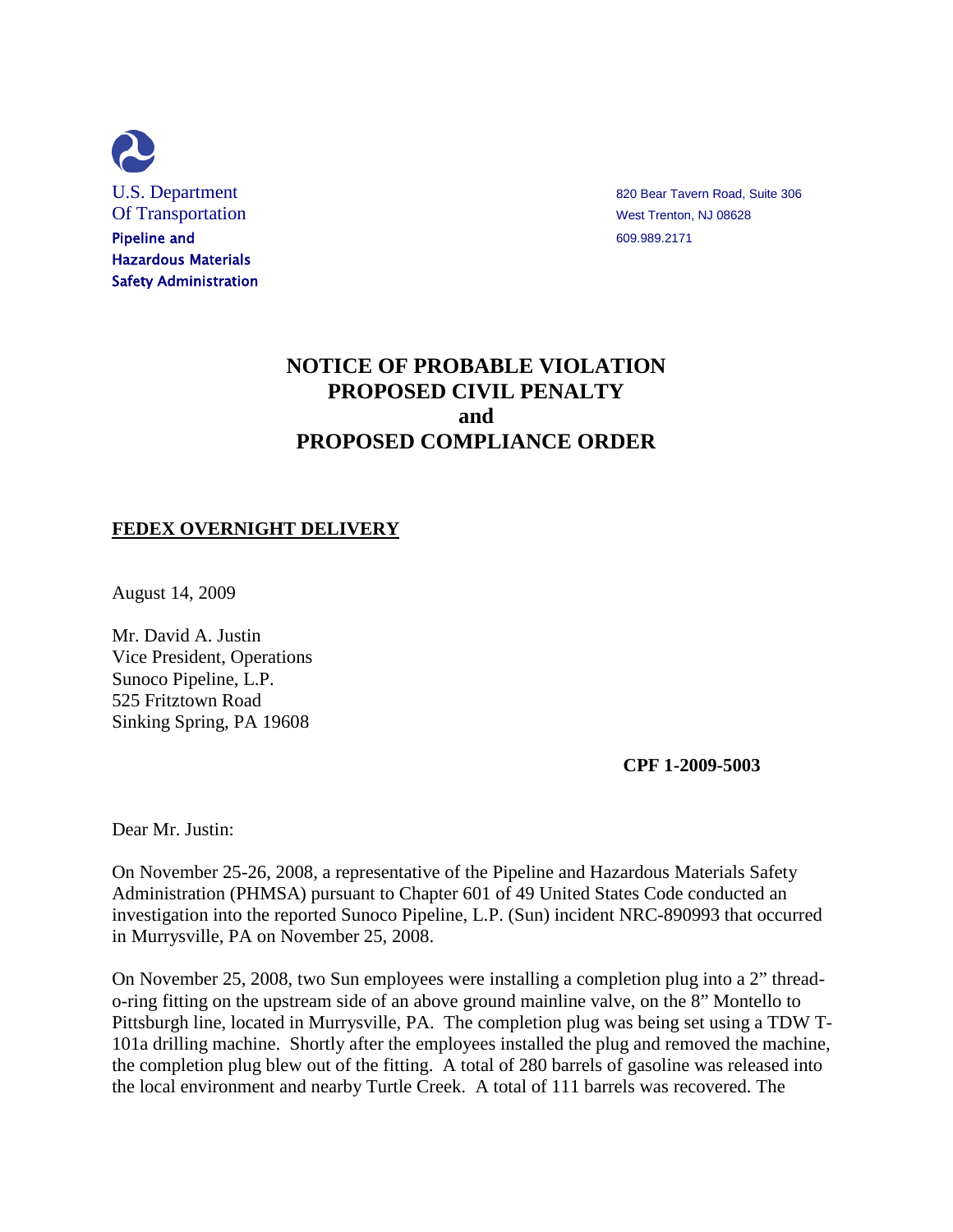incident resulted in numerous evacuations of homes and businesses in the immediate area and the temporary closure of US Route 22.

As a result of the investigation, it appears that you have committed probable violations of the Pipeline Safety Regulations, Title 49, Code of Federal Regulations. The items inspected and the probable violation(s) are:

### **1. 195.402 Procedural Manual for operations, maintenance, and emergencies.**

# **(a) General. Each operator shall prepare and follow for each pipeline system a manual of written procedures for conducting normal operations and maintenance activities and handling abnormal operations and emergencies….**

The operator's procedure manual for operations, maintenance, and emergencies does not contain written procedures for personnel installing completion plugs.

The operator was unable to provide a written procedure to show compliance with Section 195.402(a) of the code. Section 195.402(a) of the code requires each operator to prepare and follow for each pipeline system a manual of written procedures for conducting normal operations and maintenance activities and handling abnormal operations and emergencies. The operator stated that they require personnel to follow the manufacturer's procedures for the setting of completion plugs. However, the operator could not produce a written procedure from their O&M manual outlining this requirement. If the operator chooses to utilize the manufacturer's procedures, specific industry standards, or other manuals, these documents must be referenced in the O&M manual to provide guidance to individuals performing a particular O&M or emergency function.

### **2. 195.402 Procedural Manual for operations, maintenance, and emergencies.**

# **(a) General. Each operator shall prepare and follow for each pipeline system a manual of written procedures for conducting normal operations and maintenance activities and handling abnormal operations and emergencies….**

The operator failed to **follow** the manufacturer's procedures for the installation of completion plugs on Sun's pipeline system in Murrysville, PA.

The operator failed to accurately administer the manufacturer's procedures during the installation of the completion plug as outlined under Section III of the manufacturer's T-101a Operating and Maintenance Instruction manual. During the installation process, operating personnel failed to properly calculate the correct travel distance as required under section 2.2 of the TDW manual. This calculation is necessary to determine the distance the completion plug travels to ensure the plug is completely set and secure in the thread-o-ring fitting. There is a warning outlined under Section 2.4 D of the TDW manual that states, *"If the measurements taken in paragraph 2.2 cannot be attained, do not assume plug is set. Do not remove valve. Thread-o-ring is not*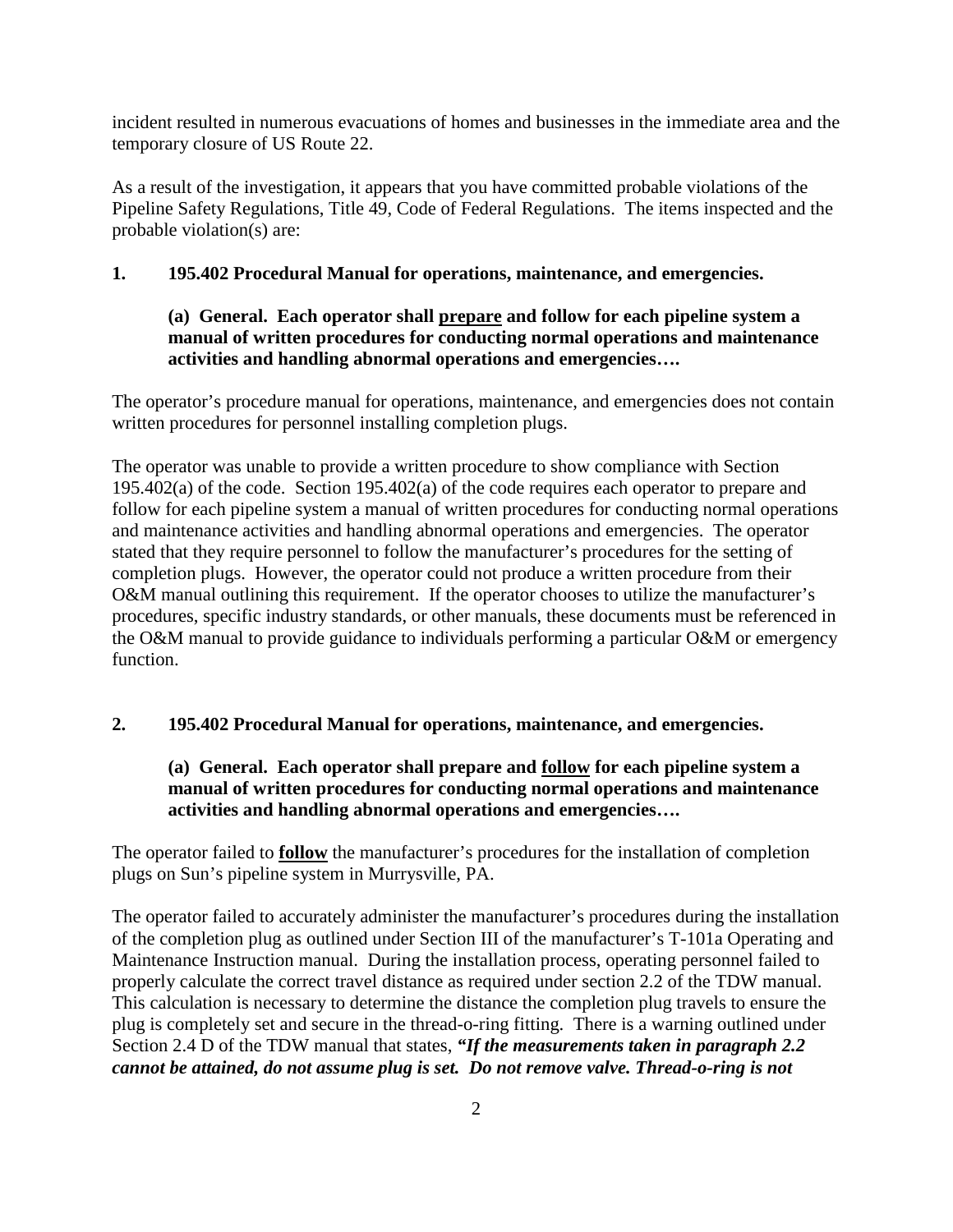*completely set. Follow removal instructions, check all work including measurements, and reset***."**

**3. §195.505(a) Qualification program.**

**Each operator shall have and follow a written qualification program. The program shall include provisions to:**

**(a) Identify covered tasks….**

The operator failed to identify the "installation of completion plugs" as a covered task under the operator's JPM method for Operator Qualification.

During the investigation, the operator stated that there are two different methods that can be used to qualify an individual to perform a covered task. The first method that can be used is the Job Performance Measure ("JPM"). The JPM is an in-house process that consists of a reviewer (usually a supervisor) and a list of task specific requirements/questions that the qualifying individual completes to demonstrate their ability to perform a specific covered task. The second method that can be utilized is the NCCER assessment method. The NCCER method is a computer based qualification system consisting of computer based modules and written exams. During the November 2008 investigation, a discrepancy was identified between the two methods to qualify an individual to install completion plugs.

Under the NCCER method of qualification, completion plugs are addressed under task 40.91 (Plugging the pipeline with the lock-o-ring completion plug). According to a cross reference spread sheet provided by the operator, the NCCER task 40.91 is equivalent to the operators JPM task 482. However, the operators JPM methods, JPM-OQP-482-001 Rev 1 and JPM-OQP-482-002 Rev 0 apply specifically to "hot taps" and do not address any of the requirements for installing completion plugs as outlined in Section III of the TDW Operation and Maintenance Manual. In addition, none of the other covered tasks under the JPM method of qualification address completion plugs. Therefore, based on this evidence, the operator has failed to properly identify "completion plugs" as a covered task under the JPM method of qualification.

#### **4. §195.505(b) Qualification program.**

**Each operator shall have and follow a written qualification program. The program shall include provisions to:**

**(b) Ensure through evaluation that individuals performing covered tasks are qualified….**

The operator failed to ensure through a proper evaluation, that Employee B was qualified to perform the covered task of "Plugging the pipeline with the lock-o-ring completion plug" as outlined under NCCER/API covered task 40.91.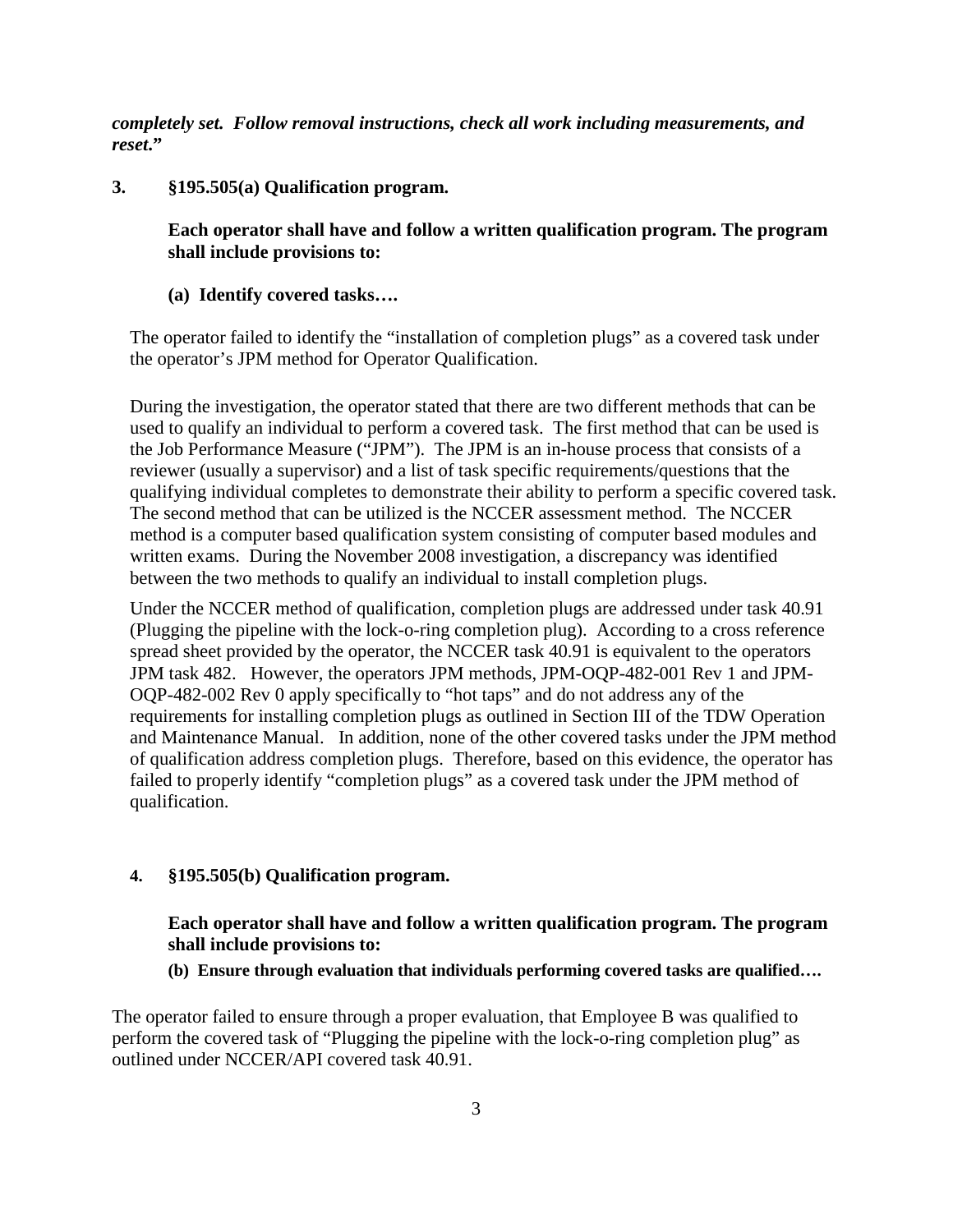Based on the information collected during the investigation, Employee B was last qualified under the operator's JPM 482 (001,002) on March 27, 2007. However, the performance measures outlined in JPM 482(001, 002) only apply to "hot tapping" and do not cover any of the specific details pertaining to completion plugs as outlined in TDW Operating and Maintenance Instructions, Section III. Therefore, Employee B was not properly qualified to perform this particular O&M function.

#### **5. §195.505(h) Qualification program.**

## **(h) After December 16, 2004, provide training, as appropriate, to ensure that individuals performing covered tasks have the necessary knowledge and skills to perform the tasks in a manner that ensures the safe operation of pipeline facilities...**

The operator failed to provide training as required under Section 195.505(h) of the code to ensure that the individuals installing completion plugs on the pipeline had the necessary knowledge and skills to perform the task in a manner that ensures the safe operation of the pipeline. The operator was unable to provide any documentation to demonstrate that Employees A or B received training as outlined under 195.505(h) of the code.

#### Proposed Civil Penalty

Under 49 United States Code, § 60122, you are subject to a civil penalty not to exceed \$100,000 for each violation for each day the violation persists up to a maximum of \$1,000,000 for any related series of violations. The Compliance Officer has reviewed the circumstances and supporting documentation involved in the above probable violation(s) and has recommended that you be preliminarily assessed a civil penalty of \$232,900 as follows:

| Item number | <b>PENALTY</b> |
|-------------|----------------|
|             | \$32,900       |
|             | \$100,000      |
|             | \$100,000      |

#### Proposed Compliance Order

With respect to Items 1, 3, 4 pursuant to 49 United States Code § 60118, the Pipeline and Hazardous Materials Safety Administration proposes to issue a Compliance Order to Sunoco Pipeline L.P. Please refer to the *Proposed Compliance Order*, which is enclosed and made a part of this Notice.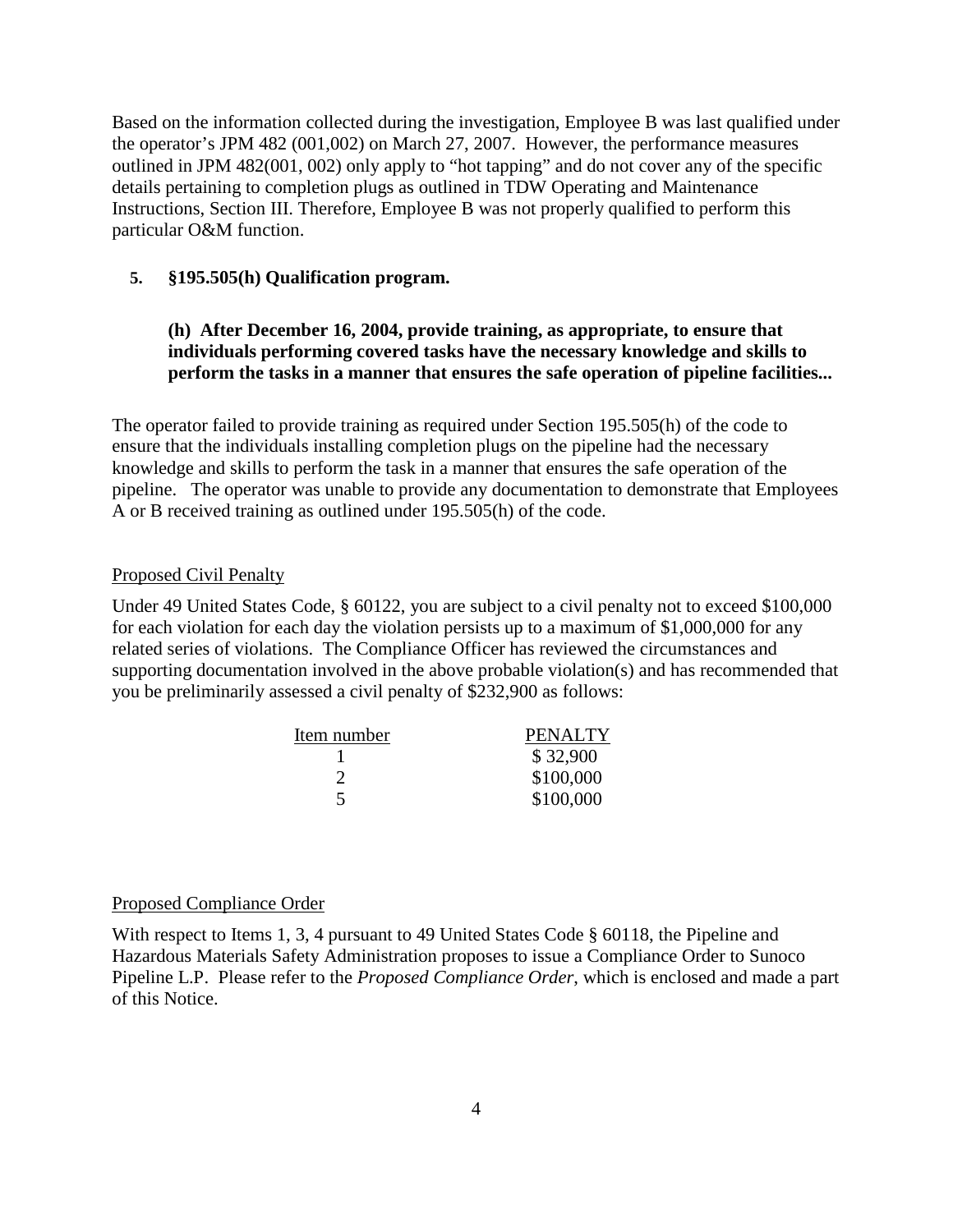#### Response to this Notice

Enclosed as part of this Notice is a document entitled *Response Options for Pipeline Operators in Compliance Proceedings*. Please refer to this document and note the response options. Be advised that all material you submit in response to this enforcement action is subject to being made publicly available. If you believe that any portion of your responsive material qualifies for confidential treatment under 5 U.S.C. 552(b), along with the complete original document you must provide a second copy of the document with the portions you believe qualify for confidential treatment redacted and an explanation of why you believe the redacted information qualifies for confidential treatment under 5 U.S.C. 552(b). If you do not respond within 30 days of receipt of this Notice, this constitutes a waiver of your right to contest the allegations in this Notice and authorizes the Associate Administrator for Pipeline Safety to find facts as alleged in this Notice without further notice to you and to issue a Final Order.

In your correspondence on this matter, please refer to **CPF 1-2009-5003** and for each document you submit, please provide a copy in electronic format whenever possible.

Sincerely,

Byron Coy Director, Eastern Region Pipeline and Hazardous Materials Safety Administration

Enclosure: *Response Options for Pipeline Operators in Compliance Proceedings*